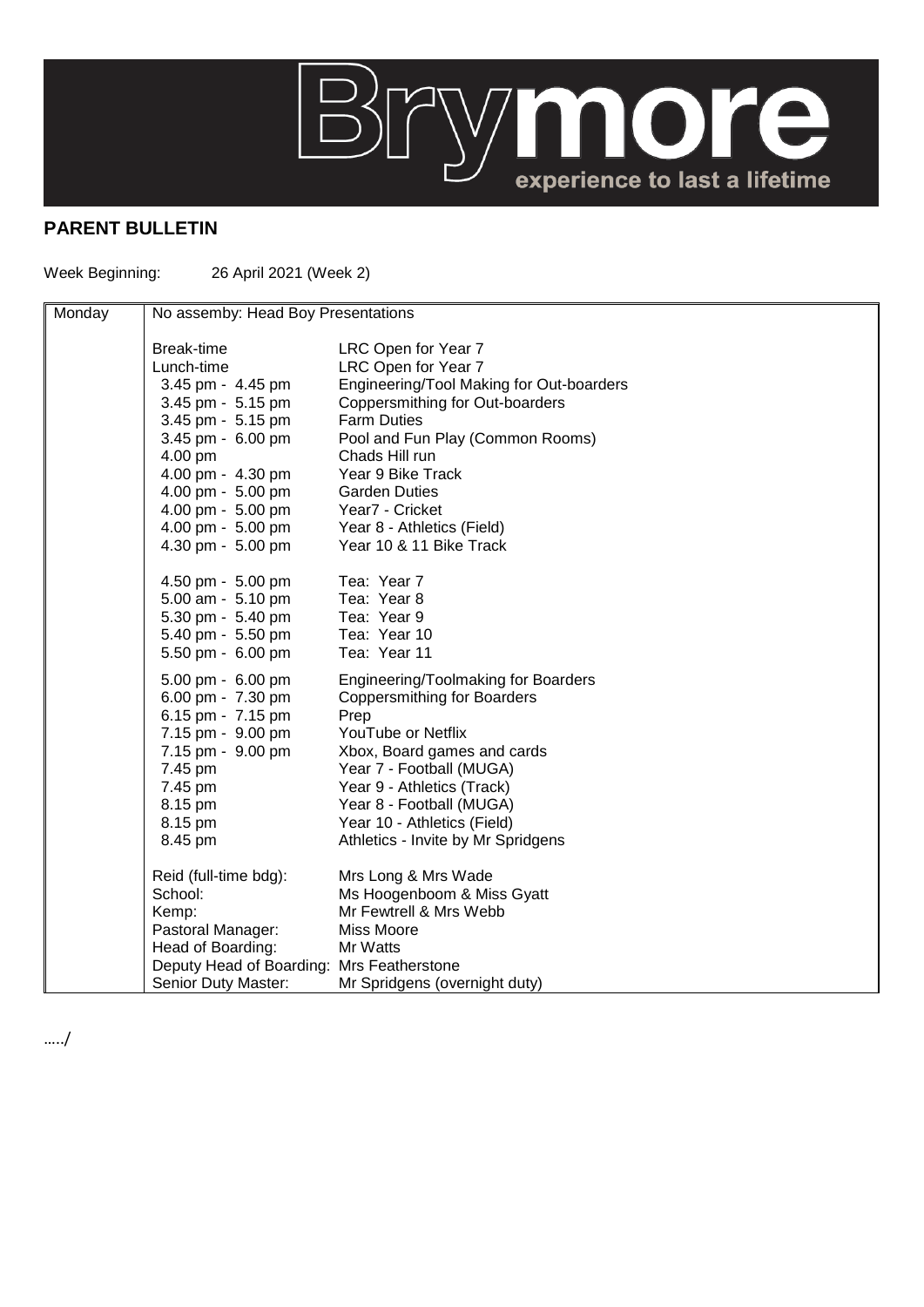| Tuesday | No assembly: Head Boy Presentations       |                                                         |  |
|---------|-------------------------------------------|---------------------------------------------------------|--|
|         | 8.40 am                                   |                                                         |  |
|         | Break-time                                | SSLT - Mrs Davis (Head's Office)<br>LRC Open for Year 8 |  |
|         | Lunch-time                                | LRC Open for Year 8                                     |  |
|         | 3.45 pm - 4.45 pm                         | Engineering/Tool Making for Out-boarders                |  |
|         | 3.45 pm - 5.15 pm                         | Extra Blacksmithing for Out-boarders                    |  |
|         | 3.45 pm - 5.15 pm                         | <b>Farm Duties</b>                                      |  |
|         | 3.45 pm - 6.00 pm                         | Pool and Fun Play (Common Rooms)                        |  |
|         | 4.00 pm                                   | Chads Hill run                                          |  |
|         | 4.00 pm - 5.00 pm                         | <b>Garden Duties</b>                                    |  |
|         | 4.00 pm - 5.00 pm                         | Year 9 - Cricket                                        |  |
|         | 4.00 pm - 5.00 pm                         | Year 10 - Athletics (Field)                             |  |
|         |                                           |                                                         |  |
|         | 4.50 pm - 5.00 pm                         | Tea: Year 7                                             |  |
|         | 5.00 am - 5.10 pm                         | Tea: Year 8                                             |  |
|         | 5.30 pm - 5.40 pm                         | Tea: Year 9                                             |  |
|         | 5.40 pm - 5.50 pm                         | Tea: Year 10                                            |  |
|         | 5.50 pm - 6.00 pm                         | Tea: Year 11                                            |  |
|         | 5.00 pm - 6.00 pm                         | <b>Woodwork for Boarders</b>                            |  |
|         | 6.00 pm - 7.30 pm                         | <b>Extra Blacksmithing for Boarders</b>                 |  |
|         | 6.15 pm - 7.15 pm                         | Prep                                                    |  |
|         | 6.15 pm - 7.15 pm                         | Set Zero Maths - Year 11 (Invite Only) (Mrs Truman)     |  |
|         | 7.15 pm - 7.45 pm                         | School House POD A - Lacrosse (MUGA)                    |  |
|         | 7.15 pm - 9.00 pm                         | YouTube or Netflix                                      |  |
|         | 7.15 pm - 9.00 pm                         | Xbox, Board games and cards                             |  |
|         | 7.30 pm - 9.00 pm                         | <b>Extra Blacksmithing for Boarders</b>                 |  |
|         | 7.45 pm                                   | Year 9 - Football (MUGA)                                |  |
|         | 7.45 pm                                   | Year 7 - Athletics (Track)                              |  |
|         | 8.15 pm                                   | Year 10 - Football (MUGA)                               |  |
|         | 8.15 pm                                   | Year 8 - Athletics (Field)                              |  |
|         | 8.45 pm                                   | Athletics - Invite by Mr Spridgens                      |  |
|         | Reid (full-time bdg):                     | Mrs Long & Mrs Wade                                     |  |
|         | School:                                   | Ms Hoogenboom & Miss Gyatt                              |  |
|         | Kemp:                                     | Miss Owen & Mrs Webb (Mr Fewtrell - Poolside Office)    |  |
|         | Pastoral Manager:                         | Miss Moore                                              |  |
|         | Head of Boarding:                         | (Day) Mr Watts                                          |  |
|         | Deputy Head of Boarding: Mrs Featherstone |                                                         |  |
|         | Senior Duty Master:                       | Mr Spridgens                                            |  |
|         |                                           |                                                         |  |

…../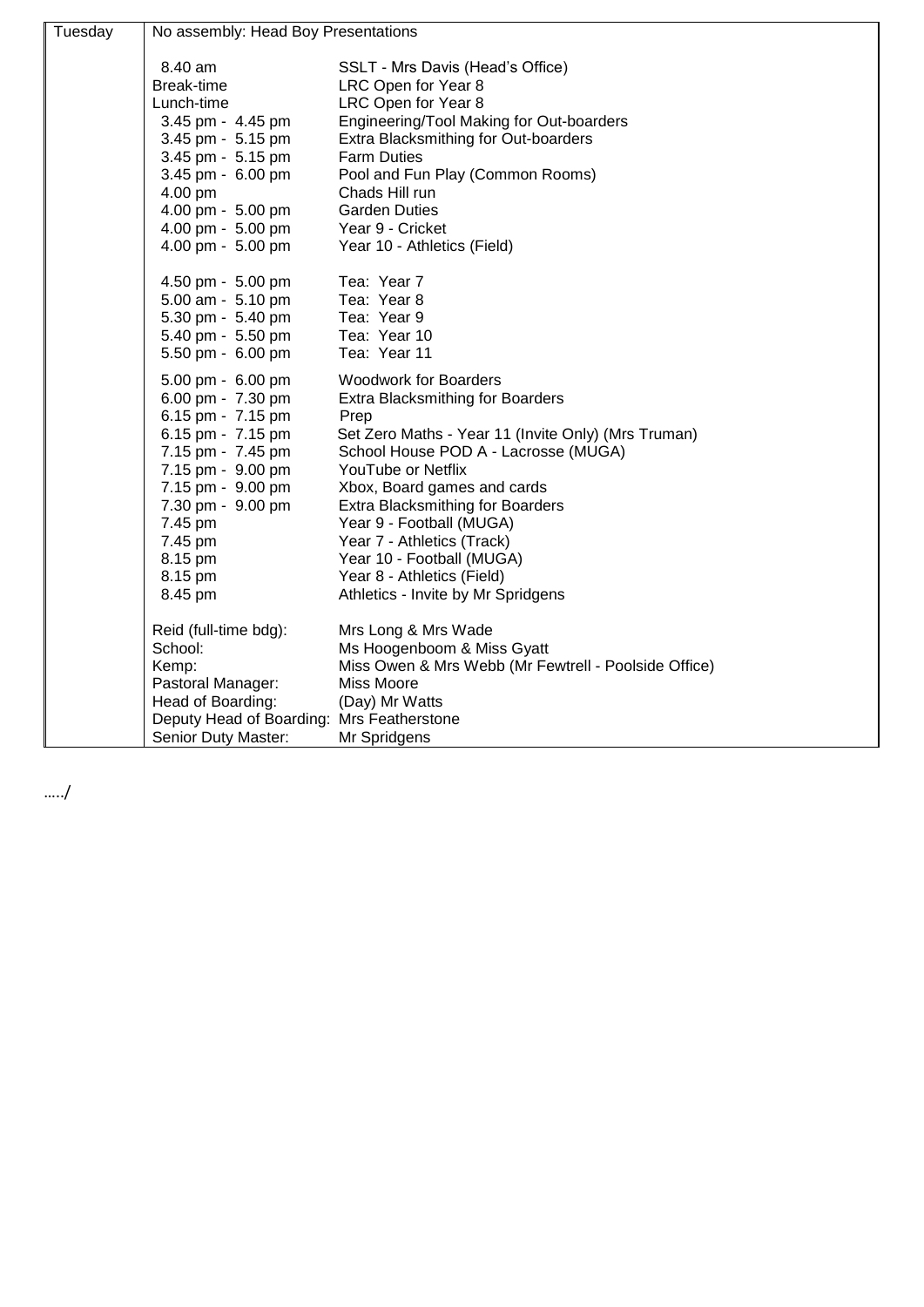| Wednesday | No assembly: Head Boy Presentations       |                                                                        |  |
|-----------|-------------------------------------------|------------------------------------------------------------------------|--|
|           | 8.15 am - 9.00 am                         | Year 11 Catch-up:                                                      |  |
|           |                                           | Science - Higher Tier Students Mr Lines (Farm Classroom)               |  |
|           | Break-time                                | LRC Open for Year 9                                                    |  |
|           | Lunch-time                                | LRC Open for Year 9                                                    |  |
|           | 12.30 pm - 1.30 pm                        | Wellbeing Clinic with School Nurse for Years 9, 10 & 11 (Meeting Room) |  |
|           | 3.45 pm - 4.45 pm                         | Archery for Out-boarders                                               |  |
|           | 3.45 pm - 5.15 pm                         | <b>Farm Duties</b>                                                     |  |
|           | 3.45 pm - 5.15 pm                         | <b>Blacksmithing for Out-boarders</b>                                  |  |
|           | 3.45 pm - 6.00 pm                         | Pool and Fun Play (Common Rooms)                                       |  |
|           | 4.00 pm                                   | Chads Hill run                                                         |  |
|           | 4.00 pm - 5.00 pm                         | <b>Garden Duties</b>                                                   |  |
|           | 4.00 pm - 5.00 pm                         | Year 8 - Cricket                                                       |  |
|           | 4.00 pm - 5.00 pm                         | Year 7 - Athletics (Field)                                             |  |
|           | 4.00 pm - 5.00 pm                         | Year 11 Catch-up: DT                                                   |  |
|           | 5.00 pm - 6.00 pm                         | <b>Archery Boarders</b>                                                |  |
|           | 4.50 pm - 5.00 pm                         | Tea: Year 7                                                            |  |
|           | 5.00 am - 5.10 pm                         | Tea: Year 8                                                            |  |
|           | 5.30 pm - 5.40 pm                         | Tea: Year 9                                                            |  |
|           | 5.40 pm - 5.50 pm                         | Tea: Year 10                                                           |  |
|           | 5.50 pm - 6.00 pm                         | Tea: Year 11                                                           |  |
|           | 6.00 pm - 7.30 pm                         | <b>Blacksmithing for Boarders</b>                                      |  |
|           | 6.15 pm - 7.15 pm                         | Prep                                                                   |  |
|           | 7.15 pm - 7.45 pm                         | School House POD B - Lacrosse (MUGA)                                   |  |
|           | 7.15 pm - 9.00 pm                         | YouTube or Netflix                                                     |  |
|           | 7.30 pm - 9.00 pm                         | <b>Blacksmithing Boarders</b>                                          |  |
|           | 7.30 pm                                   | Young Farmers via MS TEAMS                                             |  |
|           | 7.45 pm                                   | Year 7 - Football (MUGA)                                               |  |
|           | 7.45 pm                                   | Year 9 - Athletics (Field)                                             |  |
|           | 8.15 pm                                   | Year 8 - Football (MUGA)<br>Year 10 - Athletics (Track)                |  |
|           | 8.15 pm                                   | Athletics - Invite by Mr Spridgens                                     |  |
|           | 8.45 pm                                   |                                                                        |  |
|           | Reid (full-time bdg):                     | Mrs Long & Mrs Wade                                                    |  |
|           | School:                                   | Ms Hoogenboom & Miss Gyatt                                             |  |
|           | Kemp:                                     | Mr Fewtrell & Mrs Webb                                                 |  |
|           | Pastoral Manager:                         | Miss Moore                                                             |  |
|           | Head of Boarding:                         | Mr Watts                                                               |  |
|           | Deputy Head of Boarding: Mrs Featherstone |                                                                        |  |
|           | Senior Duty Master:                       | Mr Spridgens                                                           |  |

…../